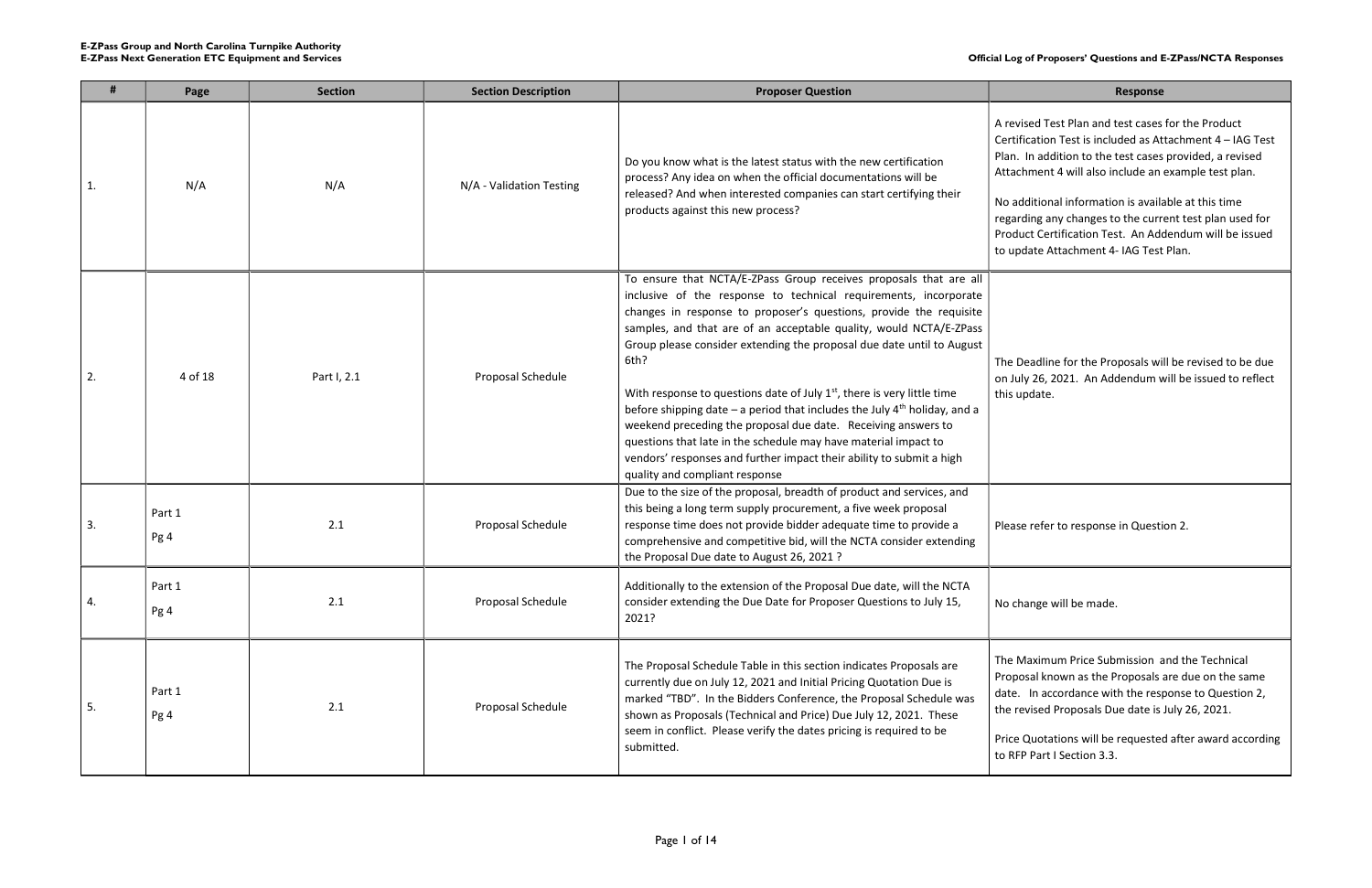| <b>Response</b>                                                                                                                                                                                                                  |
|----------------------------------------------------------------------------------------------------------------------------------------------------------------------------------------------------------------------------------|
| Yes, Vendor does not need approval to sell this open<br>standard equipment to non-E-ZPass Member Agencies.                                                                                                                       |
| No change will be made to the RFP.                                                                                                                                                                                               |
| With regards to the first question, ETC Equipment<br>purchased is subject to the meeting the Qualifications<br>provided and Product Certification Test as outlined in the<br>RFP. No change will be made to the RFP.             |
| With regards to the funding assistance, no funding<br>assistance will be allocated to certify the Vendor's<br>Equipment. All costs related to the certification of its<br>Equipment will not be paid by NCTA or E-ZPass Members. |
| Vendors shall enter agreements with E-ZPass Members<br>by Purchase Orders for certified Equipment and Services.<br>Please refer to Section 3.3.3 of Part I. No change will be                                                    |

th regards to the first request for clarification, work side of the scope of work is subject to a change order. change will be made to the RFP.

th regards to the second question regarding the dors ability to make claims. No change will be made he RFP.

| #   | Page              | <b>Section</b> | <b>Section Description</b>                                        | <b>Proposer Question</b>                                                                                                                                                                                                                                                                                                                                                                                                                                                                                                                                                                      | <b>Response</b>                                                                                                                                                                                                                                                                                                  |
|-----|-------------------|----------------|-------------------------------------------------------------------|-----------------------------------------------------------------------------------------------------------------------------------------------------------------------------------------------------------------------------------------------------------------------------------------------------------------------------------------------------------------------------------------------------------------------------------------------------------------------------------------------------------------------------------------------------------------------------------------------|------------------------------------------------------------------------------------------------------------------------------------------------------------------------------------------------------------------------------------------------------------------------------------------------------------------|
| 6.  | Part V, Page 3    | 1.04(a)        | Vendor obligations with respect to<br>other parties               | Vendor requests an exception to clarify and acknowledge that non-E-<br>ZPass Members Agencies have the ability to decode/interpret<br>information contained in E-ZPass Group-format compatible equipment,<br>especially with regard to the open standard tolling protocols including<br>ISO 18000-63 (ISO-6C) equipment and that Vendor does not need<br>approval to sell this open standard equipment to non-E-ZPass Member<br>Agencies                                                                                                                                                      | Yes, Vendor does not need approv<br>standard equipment to non-E-ZPas                                                                                                                                                                                                                                             |
| 7.  | Part V, page 6-7  | 1.13           | Succession                                                        | Vendor requests an exception to clarify that any cooperation with<br>regards to any new technology or successors shall be at time and<br>materials rates for Services as this is a potential unknown and open<br>ended requirement not in the control of the Vendor.                                                                                                                                                                                                                                                                                                                          | No change will be made to the RFF                                                                                                                                                                                                                                                                                |
| 8.  | Part V, page 9-10 | 2.03           | General                                                           | Vendor requests an exception and requests additional clarification<br>that interoperability is contingent upon any Equipment and Services<br>having fully and successfully passed all testing and certification<br>requirements, as well as meeting all contractual requirements of the<br>RFP. Further, any necessary cooperation with regards to funding<br>assistance will be performed at time and materials rates.                                                                                                                                                                       | With regards to the first question,<br>purchased is subject to the meetin<br>provided and Product Certification<br>RFP. No change will be made to the<br>With regards to the funding assista<br>assistance will be allocated to certi<br>Equipment. All costs related to th<br>Equipment will not be paid by NCT |
| 9.  | Part V, 12-13     | 2.07           | Harmony                                                           | Vendor requests an exception and requests inclusion that all orders<br>made are fully paid for by any and all members irrespective of<br>suspended status. Further all vendor efforts made to coordinate with<br>other Member vendors under the contract shall be fully paid for and<br>compensated under the time and materials rates.                                                                                                                                                                                                                                                       | Vendors shall enter agreements w<br>by Purchase Orders for certified Ec<br>Please refer to Section 3.3.3 of Par<br>made to the RFP.                                                                                                                                                                              |
| 10. | Part V, 13        | 2.08           | Authority of the project manager                                  | Vendor requests an exception to clarify that only work in scope on the<br>contract will be performed. Any out of scope work shall be subject to a<br>change order and equitable adjustment. Vendor takes further<br>exception and states that it is inequitable to mandate the inability to<br>claim where other Member vendors disrupt, delay, or damage<br>Vendor's ability to perform in accordance with this contract. Vendor<br>may make claims where it is delayed, damaged, or otherwise caused<br>losses by any other third party in control or privity of contract with a<br>Member. | With regards to the first request fo<br>outside of the scope of work is sub<br>No change will be made to the RFF<br>With regards to the second questic<br>Vendors ability to make claims. N<br>to the RFP.                                                                                                       |
| 11. | Part V, 13-14     | 2.09           | Investigation of deficient equipment<br>and component performance | Vendor requests an exception and requests that where another<br>Member vendor causes (directly or indirectly) Vendor any losses, delay<br>or disruption of any kind, that it has the right to claim against Member<br>for such damages and that the vendor causing such damages is fully<br>responsible and liable to Vendor.                                                                                                                                                                                                                                                                 | No change will be made to the RFF                                                                                                                                                                                                                                                                                |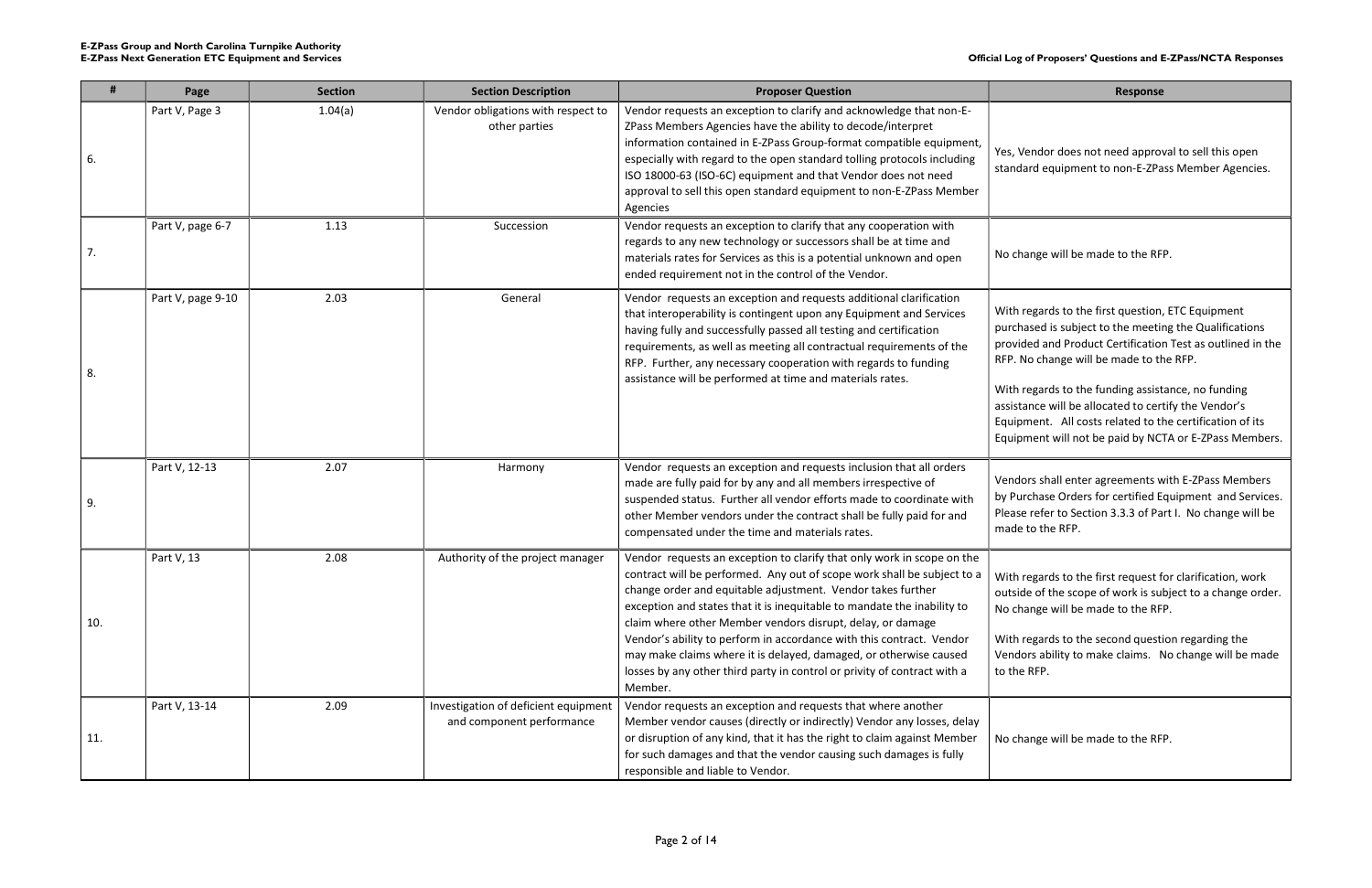s, Licenses shall include use of materials and software lly. An Addendum will be issued to clarify this quirement.

| #   | Page           | <b>Section</b> | <b>Section Description</b>                              | <b>Proposer Question</b>                                                                                                                                                                                                                                                                                                                                                                                                                                                                                                                                                                                                                                                                                                                                                                                                                                                                                                                                                                                                                                                                                                                                                                                                                                                                                                                                                                                                                                                                                                                                                                                                                                                                                                                                                                                                                                                                               | <b>Response</b>                                                                          |
|-----|----------------|----------------|---------------------------------------------------------|--------------------------------------------------------------------------------------------------------------------------------------------------------------------------------------------------------------------------------------------------------------------------------------------------------------------------------------------------------------------------------------------------------------------------------------------------------------------------------------------------------------------------------------------------------------------------------------------------------------------------------------------------------------------------------------------------------------------------------------------------------------------------------------------------------------------------------------------------------------------------------------------------------------------------------------------------------------------------------------------------------------------------------------------------------------------------------------------------------------------------------------------------------------------------------------------------------------------------------------------------------------------------------------------------------------------------------------------------------------------------------------------------------------------------------------------------------------------------------------------------------------------------------------------------------------------------------------------------------------------------------------------------------------------------------------------------------------------------------------------------------------------------------------------------------------------------------------------------------------------------------------------------------|------------------------------------------------------------------------------------------|
| 12. | Part V, 14-15  | 2.10           | Maintenance of records, inspection,<br>review and audit | Vendor requests an exception and requests that the time period to<br>retain records applies to orders, rather than the entire contract, and<br>that such time frame is a more commercially reasonable period, to<br>include three (3) years.                                                                                                                                                                                                                                                                                                                                                                                                                                                                                                                                                                                                                                                                                                                                                                                                                                                                                                                                                                                                                                                                                                                                                                                                                                                                                                                                                                                                                                                                                                                                                                                                                                                           | No change will be made to the RFF                                                        |
| 13. | Part V, 26-29  | 4.02           | Licensing                                               | Vendor requests an exception to this provision - the scope of the<br>licenses shall include use of materials and software only. It is not<br>commercially feasible given the intensive level of research and<br>development investment to provide licenses to Members to modify or<br>create derivative works. We also note that such license could<br>jeopardize the interoperability of the system.                                                                                                                                                                                                                                                                                                                                                                                                                                                                                                                                                                                                                                                                                                                                                                                                                                                                                                                                                                                                                                                                                                                                                                                                                                                                                                                                                                                                                                                                                                  | Yes, Licenses shall include use of m<br>only. An Addendum will be issued<br>requirement. |
| 14. | Part V, 40-41, | 7.02           | Vendor's Liability and<br>Indemnification.              | Vendor takes exception and requests that the indemnity obligation be<br>limited to Vendor's negligent performance of services or delivery of<br>materials, to the extent such negligence causes a Member losses.<br>Vendor further requests a commercially reasonable cap on damages to<br>the value of each order, and an equitable exclusion of consequential,<br>special, indirect, and punitive damages.                                                                                                                                                                                                                                                                                                                                                                                                                                                                                                                                                                                                                                                                                                                                                                                                                                                                                                                                                                                                                                                                                                                                                                                                                                                                                                                                                                                                                                                                                           | No change will be made to the RFF                                                        |
| 15. | Part V, 43-44  | 7.04           | Warranties                                              | Vendor requests clarification that any claim of defect or warranty<br>support that is found to be based in error or unsupported, the Member<br>shall reimburse Vendor for all shipping and labor incurred in<br>investigating the claim. Vendor also requests clarification that<br>warranty terms shall only survive in accordance with the stated<br>warranty period. Vendor requests clarification that Vendor retains the<br>right to replace any defective materials in lieu of remediation. Finally,<br>Vendor further proposes an alternative more commercially reasonable<br>warranty for products and services: Vendor warrants that it shall<br>provide any services under this Agreement in good faith and<br>workmanlike manner. Vendor warrants any materials delivered shall<br>conform to applicable specifications for a period of one year after<br>delivery or installation by end user whichever is sooner. Upon written<br>notice of a defect, Vendor shall at its option repair or replace the<br>defective material. This warranty covers defects arising under normal<br>use, and does not cover defects resulting from misuse, abuse, neglect,<br>repairs, alterations or attachments made by Member or third parties<br>not approved by Vendor, problems with electrical power, usage not in<br>accordance with product instructions, or any interfaces with systems,<br>equipment, firmware or software not developed by Vendor. Vendor<br>reserves the right to investigate claims by Member as to defects.<br>Member shall pay costs to investigate invalid claims and for any repair<br>or replacement shown by investigation not to be covered by warranty.<br>Products supplied but not manufactured by Vendor shall be subject to<br>the warranty provided by the original manufacturer, which Vendor<br>shall pass through to the Member. THE WARRANTIES SET FORTH IN | No change will be made to the RFP                                                        |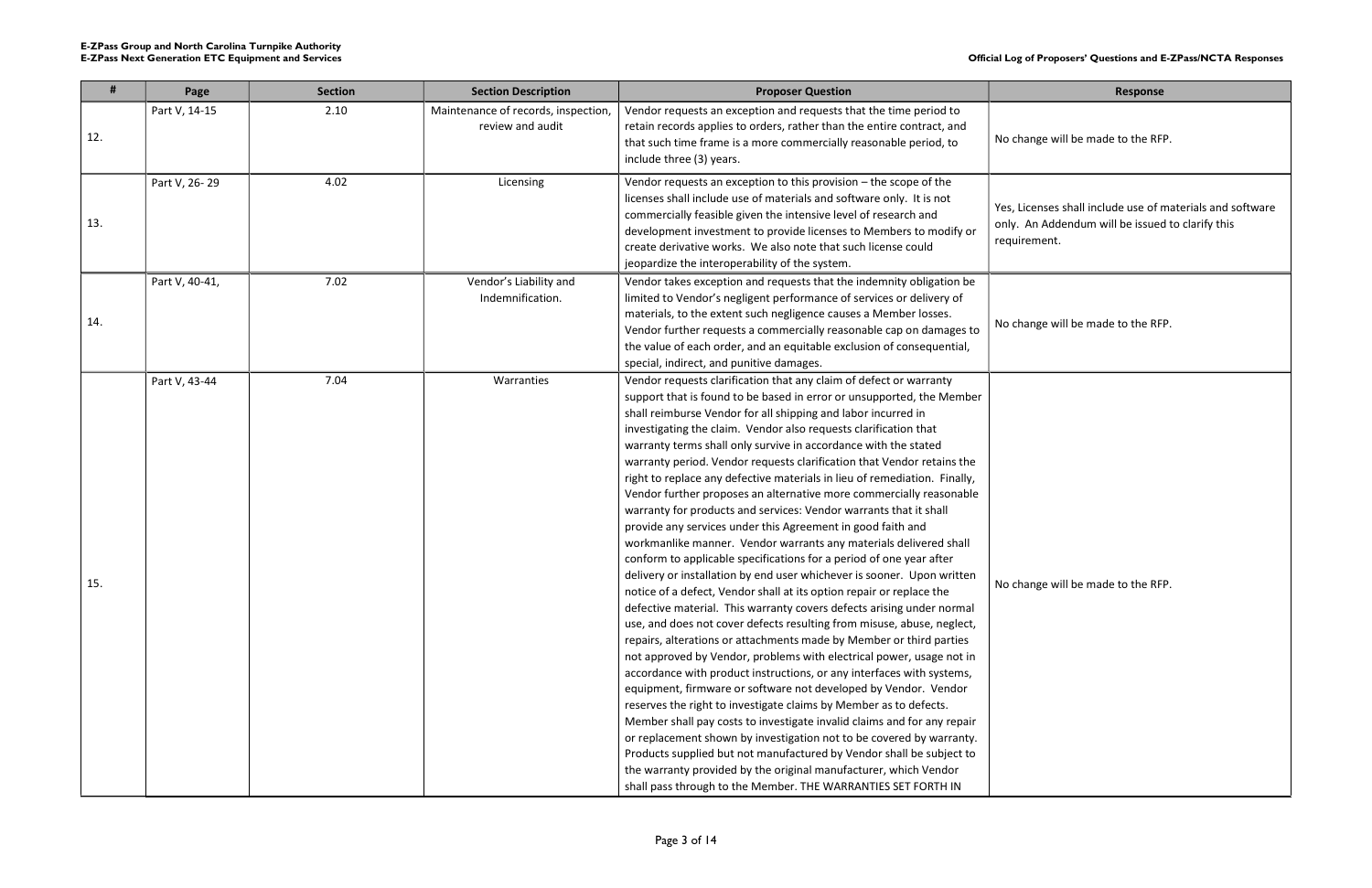|     | Page                             | <b>Section</b> | <b>Section Description</b>                             | <b>Proposer Question</b>                                                                                                                                                                                                                                                                                                                                                                                                                                                                                                                                 | Response                                                                                                          |
|-----|----------------------------------|----------------|--------------------------------------------------------|----------------------------------------------------------------------------------------------------------------------------------------------------------------------------------------------------------------------------------------------------------------------------------------------------------------------------------------------------------------------------------------------------------------------------------------------------------------------------------------------------------------------------------------------------------|-------------------------------------------------------------------------------------------------------------------|
|     |                                  |                |                                                        | THIS PROVISION ARE EXCLUSIVE AND IN LIEU OF ALL OTHER<br>WARRANTIES WHETHER STATUTORY, EXPRESS OR IMPLIED, INCLUDING<br>WARRANTIES OF MERCHANTABILITY, FITNESS FOR PARTICULAR<br>PURPOSE AND ALL WARRANTIES ARISING FROM COURSE OF DEALING<br>OR USAGE OR TRADE.                                                                                                                                                                                                                                                                                         |                                                                                                                   |
| 16. | Part V, 50-51                    | 7.08           | <b>Regulatory Matters</b>                              | Vendor takes exception that it would be financially responsible for any<br>changes required to equipment required by unknown and unforeseen<br>regulatory changes. Any such changes creating incremental costs for<br>Vendor to remain compliant must be equitably borne by Members.                                                                                                                                                                                                                                                                     | No change will be made to the RFP.                                                                                |
| 17. | Part V, 51-52                    | 7.10           | Interface with Non-Vendor<br>Equipment                 | Vendor takes exception and requests that it be made clear that<br>warranties do not apply to any combination of Vendor Equipment with<br>other Equipment provided by any third party.                                                                                                                                                                                                                                                                                                                                                                    | No change will be made to the RFP.                                                                                |
| 18. | Part V, 52 - 53                  | 7.13           | <b>General Guaranty</b>                                | Vendor takes exception that warranties must be as stated in the<br>contract and agreed by the parties and that other non-stated or<br>implied warranties cannot, in equity, apply to this contract.                                                                                                                                                                                                                                                                                                                                                      | No change will be made to the RFP.                                                                                |
| 19. | Part V, 56-57                    | 8.04           | <b>Actual Damages</b>                                  | Vendor takes exception and requests that the indemnity obligation be<br>limited to Vendor's negligent performance of services or delivery of<br>materials, to the extent such negligence causes a Member losses.<br>Vendor further requests a commercially reasonable cap on damages of<br>any kind including actual losses or liquidated damages, to the value of<br>each order, and an equitable exclusion of consequential, special,<br>indirect, and punitive damages.                                                                               | No change will be made to the RFP.                                                                                |
| 20. | Part V, 64 - 65                  | 10.07          | Removal of Rejected Equipment                          | Vendor takes exception to include reservation of the right to<br>investigate claims by Member as to defects causing rejection. Member<br>shall pay costs to investigate invalid claims and for any repair or<br>replacement shown by investigation not to be covered by warranty,<br>and for all related shipping.                                                                                                                                                                                                                                       | No change will be made to the RFP.                                                                                |
| 21. | Part 1 page 16 of $ 3.3.1$<br>18 | Price Form A-8 | <b>Submittal of Price Quotations</b><br>Price Proposal | RFP stated that "The EZ-Pass Group will announce the date and time<br>for Vendors to submit price quotations." NCTA clarified at the pre bid<br>conference that pricing would be included in this submission. Will this<br>be maximum pricing only or also include first year contract pricing?<br>The price form specifically instructs "Do Not fill out for RFP submittal"<br>the section that would be used for first year contract pricing. Can<br>NCTA please clarify which pricing is required and where on the price<br>form it is to be entered? | Regarding the first question, Propos<br>Maximum Pricing. An Addendum w<br>this requirement.                       |
| 22. | <b>NA</b>                        | Attachment 4   | E-ZPass Group Test Plan                                | Transponders and readers proposed are already in widespread use<br>worldwide and proven for tolling applications identical to E-ZPass<br>specified applications, will E-ZPass waive the extensive certification<br>testing process?                                                                                                                                                                                                                                                                                                                      | Only Responsive Vendors proposing<br>Equipment will not be required to re<br>certified Equipment for existing fun |

| <b>Response</b>                                                                                                                                                    |
|--------------------------------------------------------------------------------------------------------------------------------------------------------------------|
|                                                                                                                                                                    |
| No change will be made to the RFP.                                                                                                                                 |
| No change will be made to the RFP.                                                                                                                                 |
| No change will be made to the RFP.                                                                                                                                 |
| No change will be made to the RFP.                                                                                                                                 |
| No change will be made to the RFP.                                                                                                                                 |
| Regarding the first question, Proposers shall include the<br>Maximum Pricing. An Addendum will be issued to clarify<br>this requirement.                           |
| Only Responsive Vendors proposing IAG certified<br>Equipment will not be required to re-certify the existing<br>certified Equipment for existing functionality and |
|                                                                                                                                                                    |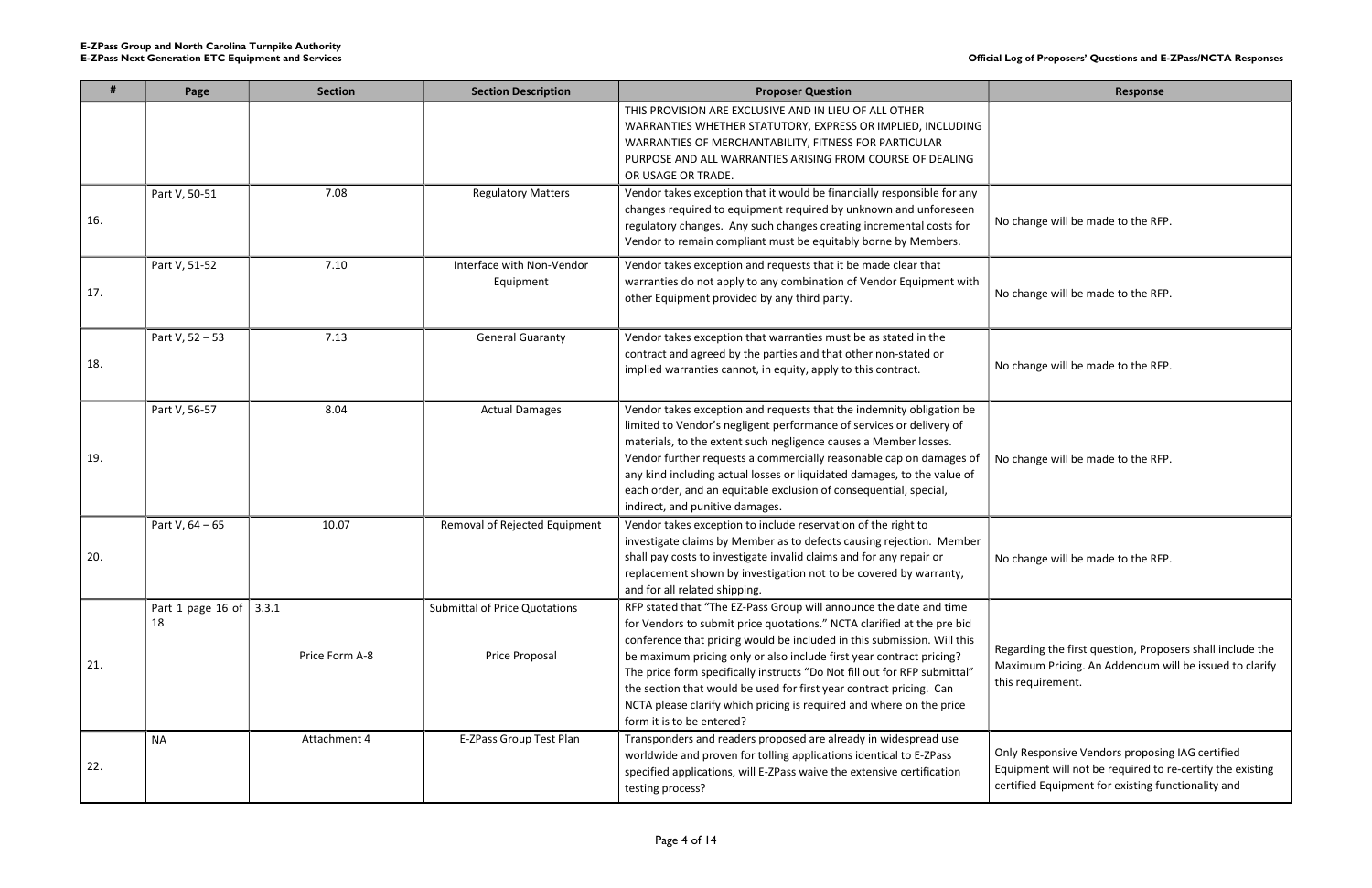| ш | r |
|---|---|
| × |   |

erational use. Any changes in Hardware, Software or aspect of the Equipment or new Equipment requires Equipment to be certified for all Vendors. No change be made to the RFP.

ingle test from the manufacturer for the same product ering including the same make and model is sufficient all Proposals. Testing must be completed in cordance with Attachment 4- E-ZPass Group Test Plan.

Previously certified IAG Equipment does not require testing.

Addendum will be issued with unit rates for future port services.

current testing requirements for certification of aders and Transponders are similar to previous testing. Prious testing documentation and descriptions of any difications will not be provided.

ase refer to response in Question 26.

ase refer to response in Question 26.

Readers certified under multiple protocols, multiple nsponders in a vehicle and tri-protocol transponders re included in test scenarios..

| Ħ   | Page         | <b>Section</b> | <b>Section Description</b>                              | <b>Proposer Question</b>                                                                                                                                                                                                                                                                                                                                                                                                                           | Response                                                                                                                                            |
|-----|--------------|----------------|---------------------------------------------------------|----------------------------------------------------------------------------------------------------------------------------------------------------------------------------------------------------------------------------------------------------------------------------------------------------------------------------------------------------------------------------------------------------------------------------------------------------|-----------------------------------------------------------------------------------------------------------------------------------------------------|
|     |              |                |                                                         |                                                                                                                                                                                                                                                                                                                                                                                                                                                    | operational use. Any changes in H<br>any aspect of the Equipment or ne<br>the Equipment to be certified for a<br>will be made to the RFP.           |
| 23. | Part I, pg.8 | 2.20           | Proposer Eligibility                                    | If multiple distributors/resellers decide to bid on this RFP using the<br>same OEM device, does the OEM product need to undergo separate<br>testing from each proposer, or does a single test from the<br>manufacturer suffice for all proposers?                                                                                                                                                                                                  | A single test from the manufacture<br>offering including the same make a<br>for all Proposals. Testing must be<br>accordance with Attachment 4- E-2 |
| 24. | Part I, pg.8 | 2.20           | Proposer Eligibility                                    | In order to ensure fairness to all proposers and to provide equity to all<br>vendors, would E-ZPass require that all transponders and all readers<br>being proposed in response to this RFP be required to perform the<br>identical validation and certification testing for all transponders and<br>readers under the same requirements, expenses and timeframe,<br>regardless of the vendor proposing or previous association with E-<br>ZPass.? | No. Previously certified IAG Equip<br>re-testing.                                                                                                   |
| 25. | N/A          | Exhibit A-8    | Next Gen price proposal                                 | Exhibit A-8 only requests unit prices for transponders and readers.<br>There is no mention of service-related pricing. Will E-ZPass request<br>Service-related quotes in future communications?                                                                                                                                                                                                                                                    | An Addendum will be issued with u<br>support services.                                                                                              |
| 26. | N/A          | Attachment 4   | E-ZPass Group Test Plan<br><b>Emerging Requirements</b> | Are there differences between the previous E-ZPass certification<br>process and the current test plan released under this RFP?<br>If yes, can you provide an outline of the differences between the two?<br>Can you provide the previous testing documentation for comparison<br>and requirement analysis?                                                                                                                                         | The current testing requirements f<br>Readers and Transponders are sim<br>Previous testing documentation ar<br>modifications will not be provided.  |
| 27. | N/A          | Attachment 4   | E-ZPass Group Test Plan<br>General                      | Have the currently certified E-ZPass readers (Kapsch JANUS, Kapsch<br>BADGER, Transcore Encompass 6) undergone the described<br>certification process?                                                                                                                                                                                                                                                                                             | Please refer to response in Questio                                                                                                                 |
| 28. | N/A          | Attachment 4   | E-ZPass Group Test Plan<br><b>Traffic Behavior</b>      | Has each certified reader undergone the same number of tests at each<br>plaza with the same ORT scenarios?                                                                                                                                                                                                                                                                                                                                         | Please refer to response in Questio                                                                                                                 |
| 29. | N/A          | Attachment 4   | E-ZPass Group Test Plan<br>Reader Performance           | Did each test vehicle use three tags, or one tri-protocol tag, in all ORT<br>scenarios?                                                                                                                                                                                                                                                                                                                                                            | For Readers certified under multip<br>transponders in a vehicle and tri-p<br>were included in test scenarios.                                       |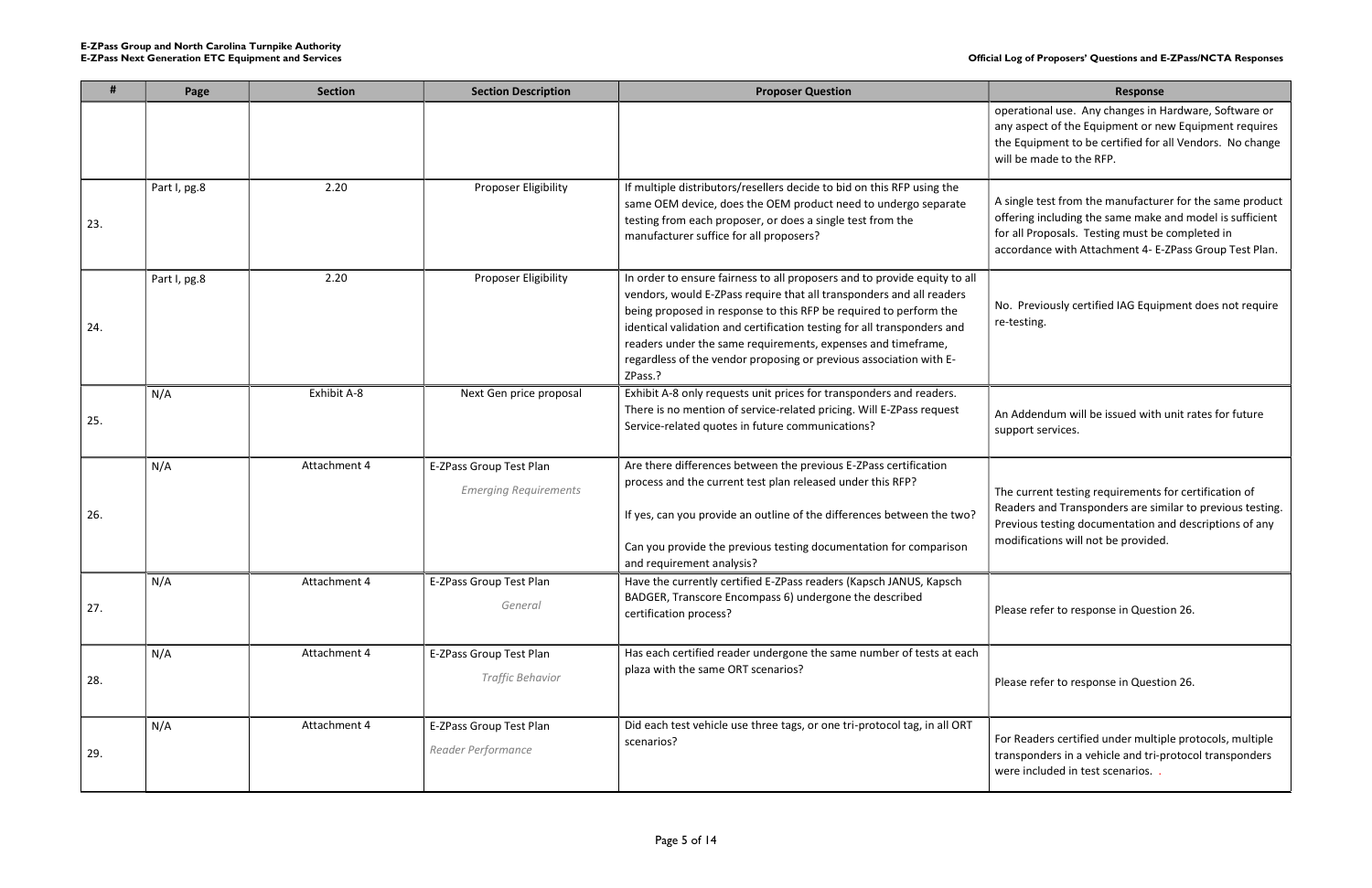|     | Page             | <b>Section</b> | <b>Section Description</b>                       | <b>Proposer Question</b>                                                                                                                                                                                                                                                                            | <b>Response</b>                                                                                                                                                                                                                                                                                                    |
|-----|------------------|----------------|--------------------------------------------------|-----------------------------------------------------------------------------------------------------------------------------------------------------------------------------------------------------------------------------------------------------------------------------------------------------|--------------------------------------------------------------------------------------------------------------------------------------------------------------------------------------------------------------------------------------------------------------------------------------------------------------------|
|     | N/A              | Attachment 4   | E-ZPass Group Test Plan                          | Are all readers certified within the same time constraints?                                                                                                                                                                                                                                         |                                                                                                                                                                                                                                                                                                                    |
| 30. |                  |                | <b>Certification Timeframe</b>                   | i.e. Completion of plaza and ORT tests within 2 months allotted                                                                                                                                                                                                                                     | Please refer to response in Question 26.                                                                                                                                                                                                                                                                           |
| 31. | N/A              | Attachment 4   | E-ZPass Group Test Plan<br>Roadway Configuration | Are the currently certified readers tested with same scope in terms of<br>location and configuration, of 3 lanes for the plaza and 4 lanes for<br>ORT?                                                                                                                                              | Please refer to response in Question 26.                                                                                                                                                                                                                                                                           |
| 32. | Part III, pg.106 | 4.9.5          | <b>Operational Certification</b>                 | Will E-ZPass help provide required TDM, SeGo and tri-protocol<br>transponders for the operational test?                                                                                                                                                                                             | No. The Vendors shall provide their own Test<br>Transponders for Product Certification Test. Th<br>group may also provide additional Test Transp<br>use during the testing.                                                                                                                                        |
| 33. | Part III, pg.47  | 3.8.5          | Operational Certification 283.b                  | A 3-lane plaza is specified for testing with sufficient structures (booths,<br>canopies, etc.). Does E-ZPass have such a facility to use, rent, or lease?                                                                                                                                           | No.                                                                                                                                                                                                                                                                                                                |
| 34. | Part III, pg.50  | 4.2.2          | Reader Protocol Support 296.a                    | "Reader shall support simultaneous use of the following protocols at a<br>minimum: TDM, SeGo and 6C." Did the Mark IV Janus, Badger and<br>TransCore E6 readers already pass these 3 simultaneous protocol<br>requirements, and did they pass under the same 2-month testing<br>period requirement? | Please refer to response in Question 26.                                                                                                                                                                                                                                                                           |
| 35. | Part III, pg.46  | 3.8.5          | Operational Certification 278.g                  | "Reader, reader configuration and tuning". Will E-ZPass guarantee<br>the ability of acquiring Mark IV and TransCore readers in sufficient<br>quantity and timeframe to conduct operational certification testing?                                                                                   | E-ZPass will work with the Vendors to acquire<br>to support Product Certification Tests. Any cod<br>efforts should be directed to the NCTA Admini<br>Contact as outlined in Section 1.4 of Part I of tl                                                                                                            |
| 36. | Part III, pg.46  | 3.8.5          | Operational Certification 278.g                  | "Reader, reader configuration and tuning". If needed, what<br>processes are in place to guarantee that Mark IV and TransCore<br>readers are configured and tuned to test transponder operational<br>performance properly and accurately?                                                            | The Proposer shall provide a test site. The Pro<br>submit the Reader configuration to the E-ZPas<br>review and approval during the Equipment Ce<br>The E-ZPass Group can provide typical Reader<br>configuration to a Proposer during the Equipm<br>Certification. An Addendum will be issued to o<br>Requirement. |
| 37. | N/A              | Attachment 4   | Attachment 4 - E-ZPass Group Test<br>Plan        | If a proposer intends to certify both readers and transponders, can the<br>proposer use its own reader to test its own transponder in testing? If<br>not, which readers will proposers be subject to using for testing its own<br>transponders?                                                     | No, Transponders must be certified using an e<br>Certified Reader.                                                                                                                                                                                                                                                 |

| <b>Response</b>                                                                                                                                                                                                                                                                                                                                    |
|----------------------------------------------------------------------------------------------------------------------------------------------------------------------------------------------------------------------------------------------------------------------------------------------------------------------------------------------------|
| Please refer to response in Question 26.                                                                                                                                                                                                                                                                                                           |
| Please refer to response in Question 26.                                                                                                                                                                                                                                                                                                           |
| No. The Vendors shall provide their own Test<br>Transponders for Product Certification Test. The E-ZPass<br>group may also provide additional Test Transponders to<br>use during the testing.                                                                                                                                                      |
| No.                                                                                                                                                                                                                                                                                                                                                |
| Please refer to response in Question 26.                                                                                                                                                                                                                                                                                                           |
| E-ZPass will work with the Vendors to acquire Equipment<br>to support Product Certification Tests. Any coordination<br>efforts should be directed to the NCTA Administrative<br>Contact as outlined in Section 1.4 of Part I of this RFP.                                                                                                          |
| The Proposer shall provide a test site. The Proposer shall<br>submit the Reader configuration to the E-ZPass Group for<br>review and approval during the Equipment Certification.<br>The E-ZPass Group can provide typical Reader<br>configuration to a Proposer during the Equipment<br>Certification. An Addendum will be issued to clarify this |

 $b$ , Transponders must be certified using an existing IAG ertified Reader.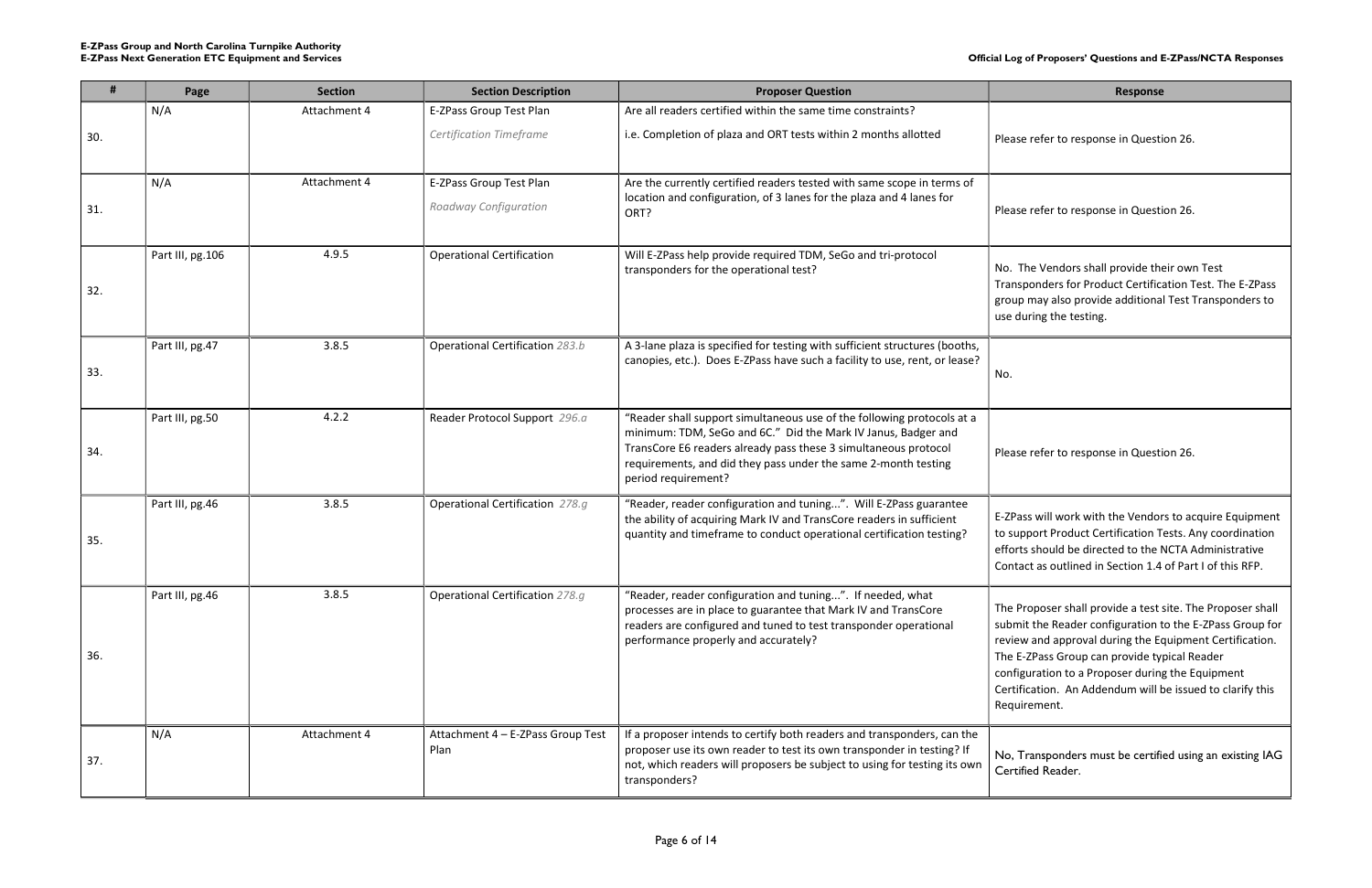Proposer shall describe any Equipment limitations or wer level requirements. No change will be made to  $RFP.$ 

rsion 3.2 is the correct reference. An Addendum will issued to update the RFP.

example of an incompatible Transponder for the Iti-Protocol Readers required by this RFP would be a le 21 Transponder. Per requirement 306a, a Title 21 Insponder should not interfere with the operation of Reader interacting with Compatible TDM, SeGo, or 6C Transponders.

Requirement 373.a, this is a desired temperature rge and proposers should describe the specifications of equipment they are proposing and how it meets the ent of the requirement to operate in worst case North nerican environmental conditions.

Vendor shall describe its solution and how its pposed solution (e.g. hardened enclosure) is protected m the environmental conditions in its Technical posal response.

Addendum will be issued to the requirement to read follows: "All printed circuit boards shall be coated or closed to protect the board and components from gradation, humidity, pollutants, organic material, and pris"

garding the first question, the requirement applies to lane types of tolling installations.

| #   | Page            | <b>Section</b> | <b>Section Description</b>                             | <b>Proposer Question</b>                                                                                                                                                                                                                                                                                                                                                                                                                                  | <b>Response</b>                                                                                                                                                                                         |
|-----|-----------------|----------------|--------------------------------------------------------|-----------------------------------------------------------------------------------------------------------------------------------------------------------------------------------------------------------------------------------------------------------------------------------------------------------------------------------------------------------------------------------------------------------------------------------------------------------|---------------------------------------------------------------------------------------------------------------------------------------------------------------------------------------------------------|
| 38. | Part III, pg.19 | 3.2.1.2.       | Electromagnetic Interference                           | What is the minimal distance between the transponder and the<br>"Mobile and portable communications radios"? And what is the power<br>level of the "Mobile and portable communications radios"?                                                                                                                                                                                                                                                           | The Proposer shall describe any Eq<br>power level requirements. No cha<br>the RFP.                                                                                                                      |
| 39. |                 | 2.1            | <b>RFP Schedule</b>                                    | Given the level of magnitude and compliance requirements of the RFP,<br>will the agency be open to extending the due date an additional six<br>weeks?                                                                                                                                                                                                                                                                                                     | Please see response to Question 2                                                                                                                                                                       |
| 40. | Part III, pg.34 | 3.5.2          | <b>Transponder Functional</b><br>Requirements Item 194 | 6C TOC AVI standard included in attachments is version 3.1 from 2017,<br>not the referenced version. Please confirm that version 3.2 is the<br>correct reference.                                                                                                                                                                                                                                                                                         | Version 3.2 is the correct reference<br>be issued to update the RFP.                                                                                                                                    |
| 41. | Part III, pg.51 | 4.2.3          | <b>Transponder Compatibility</b>                       | Can EZPass Group provide additional description/examples of<br>transponders in the incompatible class of transponders?                                                                                                                                                                                                                                                                                                                                    | An example of an incompatible Tra<br>Multi-Protocol Readers required b<br>Title 21 Transponder. Per require<br>Transponder should not interfere v<br>the Reader interacting with Compa<br>Transponders. |
| 42. | Part III, pg.62 | 4.6.1          | Operating Environment Item 373.i                       | This temperature range matches the range specified in NEMA TS2,<br>which is in the context of cabinet mounted devices, and appears to be<br>covered in item 375. However, the maximum temperature of 165F<br>significantly exceeds North America climate extremes for non-cabinet<br>mounted devices (e.g. environmentally hardened reader) . Should this<br>requirement reflect typical climatic conditions since cabinet mount is<br>covered elsewhere? | Per Requirement 373.a, this is a de<br>range and proposers should descri<br>the equipment they are proposing<br>intent of the requirement to opera<br>American environmental condition                  |
|     | Part III, pg.63 | 4.6.1          | Operating Environment Item 379                         | Please clarify how to interpret this requirement for printed circuit<br>board assemblies which are not exposed to humidity, pollutants,<br>organic material, and debris (i.e. contained within an environmentally<br>hardened enclosure).                                                                                                                                                                                                                 | The Vendor shall describe its soluti<br>proposed solution (e.g. hardened e<br>from the environmental conditions<br>Proposal response.                                                                   |
| 43. |                 |                |                                                        |                                                                                                                                                                                                                                                                                                                                                                                                                                                           | An Addendum will be issued to the<br>as follows: "All printed circuit boar<br>enclosed to protect the board and<br>degradation, humidity, pollutants,<br>debris"                                        |
| 44. | Part III, pg.65 | 4.6.4          | Safety Item 398                                        | Can E-ZPass Group clarify the applicability of this requirement to the<br>different classes of tolling installation? Can E-ZPass provide<br>traceability for these limits?                                                                                                                                                                                                                                                                                | Regarding the first question, the re<br>all lane types of tolling installation.                                                                                                                         |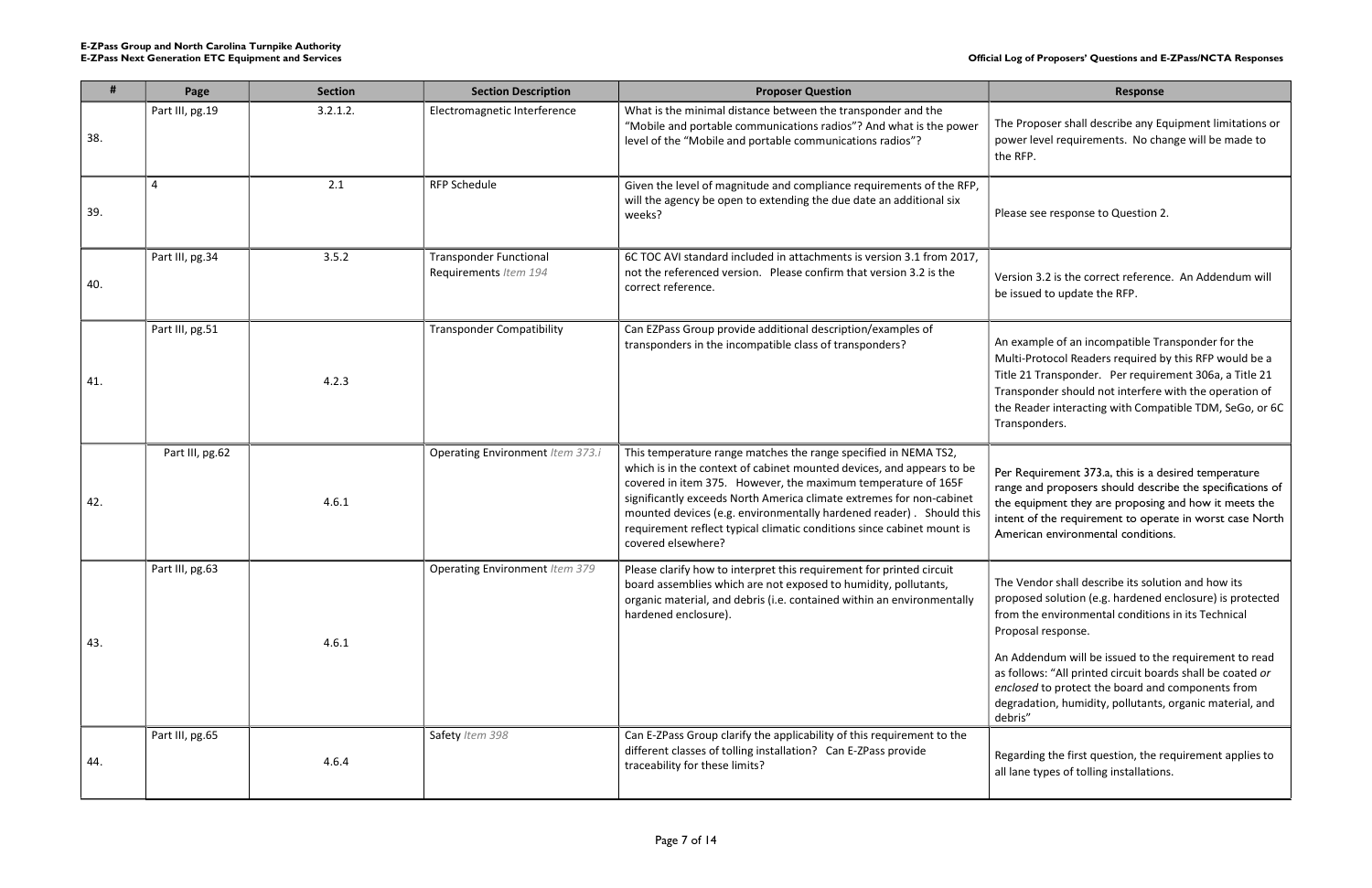| <i>r</i> ficial |  |
|-----------------|--|
|                 |  |

garding the traceability, the E-ZPass agencies reserve right to independently verify these requirements at time.

quirement 403b is intended to demonstrate the design Proposers product in order to meet MTBF quirements.

3c is the calculation of the MTBF for each subsystem, embly and components.

garding question 1, Please refer to Attachment 4- IAG st Plan, Grid Notation as outlined in the Test Scripts. , shoulders are not required.

garding question 2, Yes. Please refer to the revised achment 4- IAG Test Plan in the Test Scripts. An dendum will be issued to provide a updated achment 4- IAG Test Plan.

garding question 3, Test case 1001, the "Y" for special nicles will be removed from the table. An Addendum be issued to update the table in Attachment  $4 - IAG$ st Plan.

garding question 4, part 1, The Vendors shall provide types and products to meet the Requirements and nduct tests in accordance with Attachment 4 - IAG Test n. Regarding question 4, part 2, No.

garding question 5, motorcycles shall be tested with ndard vehicles. Single protocol tags can be installed as termined for each test.

garding Question 1, The First Article Testing includes vironmental, Regulatory, Protocol, and Operational quirements.

garding Question 2, Yes. The Vendor may provide cumentation by an independent third party for exactly

| #   | Page                  | <b>Section</b> | <b>Section Description</b>                     | <b>Proposer Question</b>                                                                                                                                                                                                                                                                                                                                                                                                                                                                                                                                                                                                                                                                                                                                                       | Response                                                                                                                                                                                                                                                                                                                                                                                                                                                                                                                                                                                                                                                         |
|-----|-----------------------|----------------|------------------------------------------------|--------------------------------------------------------------------------------------------------------------------------------------------------------------------------------------------------------------------------------------------------------------------------------------------------------------------------------------------------------------------------------------------------------------------------------------------------------------------------------------------------------------------------------------------------------------------------------------------------------------------------------------------------------------------------------------------------------------------------------------------------------------------------------|------------------------------------------------------------------------------------------------------------------------------------------------------------------------------------------------------------------------------------------------------------------------------------------------------------------------------------------------------------------------------------------------------------------------------------------------------------------------------------------------------------------------------------------------------------------------------------------------------------------------------------------------------------------|
|     |                       |                |                                                |                                                                                                                                                                                                                                                                                                                                                                                                                                                                                                                                                                                                                                                                                                                                                                                | Regarding the traceability, the E-ZI<br>the right to independently verify th<br>any time.                                                                                                                                                                                                                                                                                                                                                                                                                                                                                                                                                                        |
| 45. | Part III, pg.66       | 4.6.6          | Reliability Item 403.b                         | Please clarify whether this is in lieu or in addition to analysis under<br>MIL-HDBK-217F.                                                                                                                                                                                                                                                                                                                                                                                                                                                                                                                                                                                                                                                                                      | Requirement 403b is intended to c<br>of Proposers product in order to m<br>requirements.<br>403c is the calculation of the MTBI<br>assembly and components.                                                                                                                                                                                                                                                                                                                                                                                                                                                                                                      |
| 46. | Part III, pg. 47 & 71 | 3.8.5 & 4.9.5  | Operational Certification Item 283.c,<br>435.a | Can the E-ZPass Group confirm that the only ORT test cases which<br>require use of 4 lanes are 2001 and 2006? If true, is it correct that<br>shoulders are not necessary in these test cases?<br>Will E-ZPass Group provide vehicle platoon configurations for these<br>tests?<br>Test case 1001 indicates Special Vehicle in Table 2.5 first instance but<br>not in second instance. Should this be in both tables?<br>Will E-ZPass Group specify specific tag types/products for use during<br>the testing? Will there be a designated agency or agencies from which<br>to procure these tag types?<br>Motorcycle is listed as part of standard vehicles. Should this be in<br>specialty vehicles? It is unclear how to install three single protocol tags<br>on motorcycle. | Regarding question 1, Please refer<br>Test Plan, Grid Notation as outline<br>No, shoulders are not required.<br>Regarding question 2, Yes. Please r<br>Attachment 4- IAG Test Plan in the<br>Addendum will be issued to provid<br>Attachment 4- IAG Test Plan.<br>Regarding question 3, Test case 10<br>vehicles will be removed from the<br>will be issued to update the table i<br>Test Plan.<br>Regarding question 4, part 1, The \<br>tag types and products to meet the<br>conduct tests in accordance with A<br>Plan. Regarding question 4, part 2<br>Regarding question 5, motorcycles<br>standard vehicles. Single protocol<br>determined for each test. |
| 47. | Part III, pg.73       | 4.11           | Reader Factory Testing Item 446.a              | Can E-ZPass Group clarify the required scope of First Article Testing?<br>Does it include re-test to all Environmental, Regulatory, Protocol, and<br>Operational requirements?                                                                                                                                                                                                                                                                                                                                                                                                                                                                                                                                                                                                 | Regarding Question 1, The First Art<br>Environmental, Regulatory, Protoc<br>requirements.<br>Regarding Question 2, Yes. The Ve<br>documentation by an independent                                                                                                                                                                                                                                                                                                                                                                                                                                                                                                |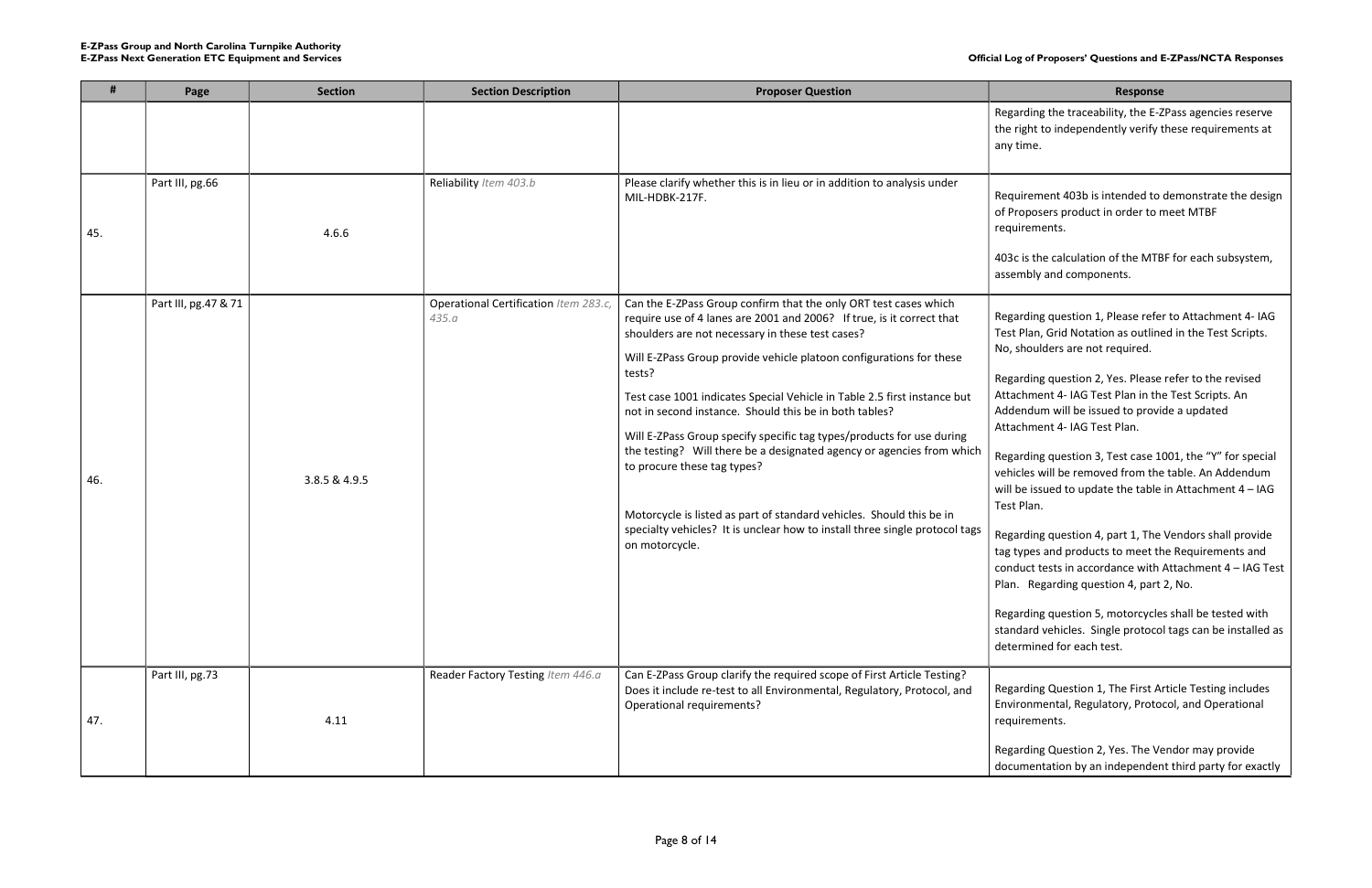same make, model, version of the Production ipment.

This section is intended to require disclosures by posers including those within current pending ation. In the event a Vendor is unable to make this resentation, the Vendor shall disclose and provide an lanation of all claims, investigations, suit, etc., that et the criteria above. An Addendum will be issued to ify this section.

ase refer to response in question 2.

change will be made at this time. If the testing cannot completed during this time, the E-ZPass group will luate increasing the duration of the Product tification Test period.

. However, a functional transponder shall be provided or to the start of the Product Certification Tests. An lendum will be issued to clarify this Requirement.

. The Requirement will be updated.

|     | Page              | <b>Section</b> | <b>Section Description</b> | <b>Proposer Question</b>                                                                                                                                                                                                                                                                                                                                                                                                                                                                                                                                                                                                                                                                                                                                                                                                                                                                                                                                        | <b>Response</b>                                                                                                                                                                                                                                 |
|-----|-------------------|----------------|----------------------------|-----------------------------------------------------------------------------------------------------------------------------------------------------------------------------------------------------------------------------------------------------------------------------------------------------------------------------------------------------------------------------------------------------------------------------------------------------------------------------------------------------------------------------------------------------------------------------------------------------------------------------------------------------------------------------------------------------------------------------------------------------------------------------------------------------------------------------------------------------------------------------------------------------------------------------------------------------------------|-------------------------------------------------------------------------------------------------------------------------------------------------------------------------------------------------------------------------------------------------|
|     |                   |                |                            |                                                                                                                                                                                                                                                                                                                                                                                                                                                                                                                                                                                                                                                                                                                                                                                                                                                                                                                                                                 | the same make, model, version of<br>Equipment.                                                                                                                                                                                                  |
| 48. | Part V, 30        | 4.04           | IP Representations         | This provision of the RFP requires the Vendor to make a number of<br>reps and warrants regarding Intellectual Property, and specifically in<br>paragraph (d), you are asking for a rep and warrant that a vendor has<br>not been involved in any suits pertaining to the Equipment. As there is<br>current pending litigation that the E-ZPass Member Agencies have<br>been previously notified of involving the Equipment desired by the E-<br>ZPass Member Agencies, it is interpreted that those two vendors may<br>not submit a bid. While this suit in no way prevents Vendors from<br>competing and providing Equipment under this Procurement, the<br>suit(s), regardless of their merit, prevents acceptance of this clause. In<br>the interest of open and fair competition for all interested bidders<br>now, or in the future, we request that section (d) be replaced with<br>language that simply requires disclosure of any suits, if applicable. | No. This section is intended to<br>Proposers including those wit<br>litigation. In the event a Vendor<br>representation, the Vendor shall o<br>explanation of all claims, investig<br>meet the criteria above. An Adde<br>clarify this section. |
| 49. | Part I, Page 4    | 2.1            | Proposal Schedule          | The proposer would like to present the E-ZPass Group and NCTA with a<br>well prepared and competitive response to this RFP. The level of effort<br>required to sufficiently prepare a response is significant, especially for<br>smaller organizations.<br>Due to this, the proposer respectfully requests that the "Proposal Due"                                                                                                                                                                                                                                                                                                                                                                                                                                                                                                                                                                                                                              | Please refer to response in questio                                                                                                                                                                                                             |
| 50. | Part I, Page 4    | 2.1            | Proposal Schedule          | date is extended to August 13th, 2021.<br>The proposer respectfully requests that the "Proposer Validation<br>Testing" period is extended by two months to November 15 <sup>th</sup> , 2021. Our<br>concern is that scheduling testing facilities and the necessary IAG<br>representatives will be challenging in a relatively short time period.                                                                                                                                                                                                                                                                                                                                                                                                                                                                                                                                                                                                               | No change will be made at this tim<br>be completed during this time, the<br>evaluate increasing the duration of<br>Certification Test period.                                                                                                   |
| 51. | Part IV, Page 2   | $\overline{2}$ | Proposal Format            | Due to ongoing testing and development, functional transponder<br>samples may not be available to submit with the proposal. Is it<br>acceptable to submit a non-functional transponder sample with the<br>proposal?                                                                                                                                                                                                                                                                                                                                                                                                                                                                                                                                                                                                                                                                                                                                             | Yes. However, a functional transpo<br>prior to the start of the Product Ce<br>Addendum will be issued to clarify                                                                                                                                |
| 52. | Part III, Page 37 | 3.7.1          | Handheld Reader            | The requirement for a TDM or SeGo battery powered HandHeld Reader<br>was not anticipated and, as the RFP is currently written, would prevent<br>a proposer that does not have a battery powered HandHeld TDM or<br>SeGo reader from offering a TDM or SeGo transponder product.                                                                                                                                                                                                                                                                                                                                                                                                                                                                                                                                                                                                                                                                                 | Yes. The Requirement will be upda                                                                                                                                                                                                               |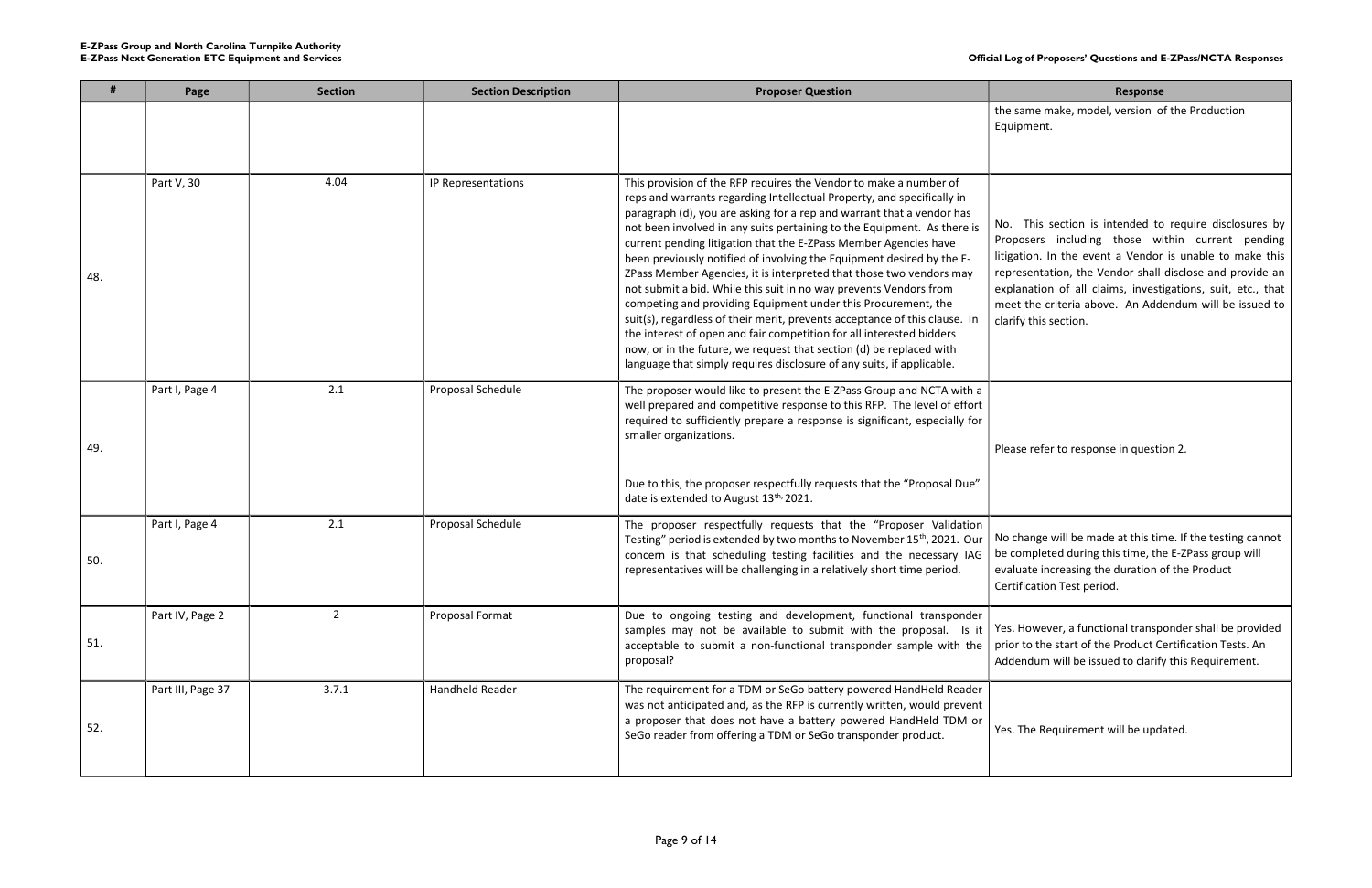| Response |  |
|----------|--|
|----------|--|

e Approved Readers will be described in the updated quirements. An Addendum will be issued to update is Requirement.

e E-ZPass group will work with Proposers to identify an ZPass member for Proposers to purchase existing aders for Transponder testing. This information is not ailable this time.

e Transponders read zone time varies by each E-ZPass ember. No additional information is available at this ie.

s. For example, 3.8.5(281) allows for consolidation of ting different transponder variants during the lidation Testing. However, all changes shall be scribed in the Vendor proposal. Any differences may subject to Product Certification Tests by the E-ZPass oup.

evised compliance table will be provided with ditional instructions on how to address those quirements not applicable to the Proposers solution.

|     | Page              | <b>Section</b> | <b>Section Description</b>       | <b>Proposer Question</b>                                                                                                                                                                                                                                                                                                                                                                                                                                                                            | <b>Response</b>                                                                                                                                       |
|-----|-------------------|----------------|----------------------------------|-----------------------------------------------------------------------------------------------------------------------------------------------------------------------------------------------------------------------------------------------------------------------------------------------------------------------------------------------------------------------------------------------------------------------------------------------------------------------------------------------------|-------------------------------------------------------------------------------------------------------------------------------------------------------|
|     |                   |                |                                  | Proposer requests that the requirement for a Handheld Reader that can<br>read the TDM or SeGo protocols be changed from a "shall" to a<br>"may/should".                                                                                                                                                                                                                                                                                                                                             |                                                                                                                                                       |
| 53. | Part III, Page 46 | 3.8.5(278(g))  | <b>Operational Certification</b> | This section indicates that Attachment 4 identifies approved Readers for<br>testing. However, Attachment 4 does not include these details.<br>Proposer requests clarification on approved readers for testing.                                                                                                                                                                                                                                                                                      | The Approved Readers will be deso<br>Requirements. An Addendum will<br>this Requirement.                                                              |
| 54. | Part III, Page 46 | 3.8.5(278(g))  | <b>Operational Certification</b> | TDM readers that are currently approved by the E-ZPass Group are not<br>available for purchase in the open market for individual sale.<br>Proposer requests that the E-ZPass Group or NCTA provides a list of<br>sources willing or able to sell approved readers for TDM certification<br>testing.                                                                                                                                                                                                 | The E-ZPass group will work with P<br>E-ZPass member for Proposers to p<br>Readers for Transponder testing.<br>available this time.                   |
| 55. | Part III, Page 29 | 3.2.10(169(a)) | <b>Transponder Warranty</b>      | The RFP indicates that the battery life shall be at least equivalent to the<br>warranty period. In the case of the Interior Portable and Exterior Hard-<br>Case transponders, the warranty period is 10 years. However, there are<br>no details regarding the amount or time of use for the transponder. For<br>example, in order to properly determine the battery requirements, we<br>need to understand the time in the RF field of the number of expected<br>capture-zone transitions per year. | The Transponders read zone time<br>member. No additional information<br>time.                                                                         |
|     |                   |                |                                  | The proposer requests that additional usage details are provided so that<br>the proper battery can be selected.                                                                                                                                                                                                                                                                                                                                                                                     |                                                                                                                                                       |
| 56. | Part I, Page 11   | 2.23(c)(1)     | <b>Equipment Certification</b>   | Is it possible to combine Validation Testing for transponder variants that<br>are virtually identical to a parent product? For example, if a parent<br>product is identical to a variant except for an LED or a switch, it seems<br>redundant and cost prohibitive to require full Validation Testing for all<br>variants.                                                                                                                                                                          | Yes. For example, 3.8.5(281) allow<br>testing different transponder varia<br>Validation Testing. However, all ch<br>described in the Vendor proposal. |
|     |                   |                |                                  | As a reference, there is language like this for the reader in section<br>$(4.9.5(433(c))$ . It would be helpful if there was similar language for the<br>transponder.                                                                                                                                                                                                                                                                                                                               | be subject to Product Certification<br>Group.                                                                                                         |
| 57. | Part 1, Page 10   | 2.23(b)        | <b>Proposal Evaluation</b>       | The RFP indicates that The Proposer may be deemed non-responsive for<br>any Requirements noted as "shall" that are not noted as compliant.<br>However, the proposer may not be submitting products for<br>consideration that are listed as "shall" in the requirements matrix. For<br>example, the proposer may not be submitting a TDM or SeGo<br>transponder for certification. In this case, how does the proposer                                                                               | A revised compliance table will be<br>additional instructions on how to a<br>Requirements not applicable to the                                       |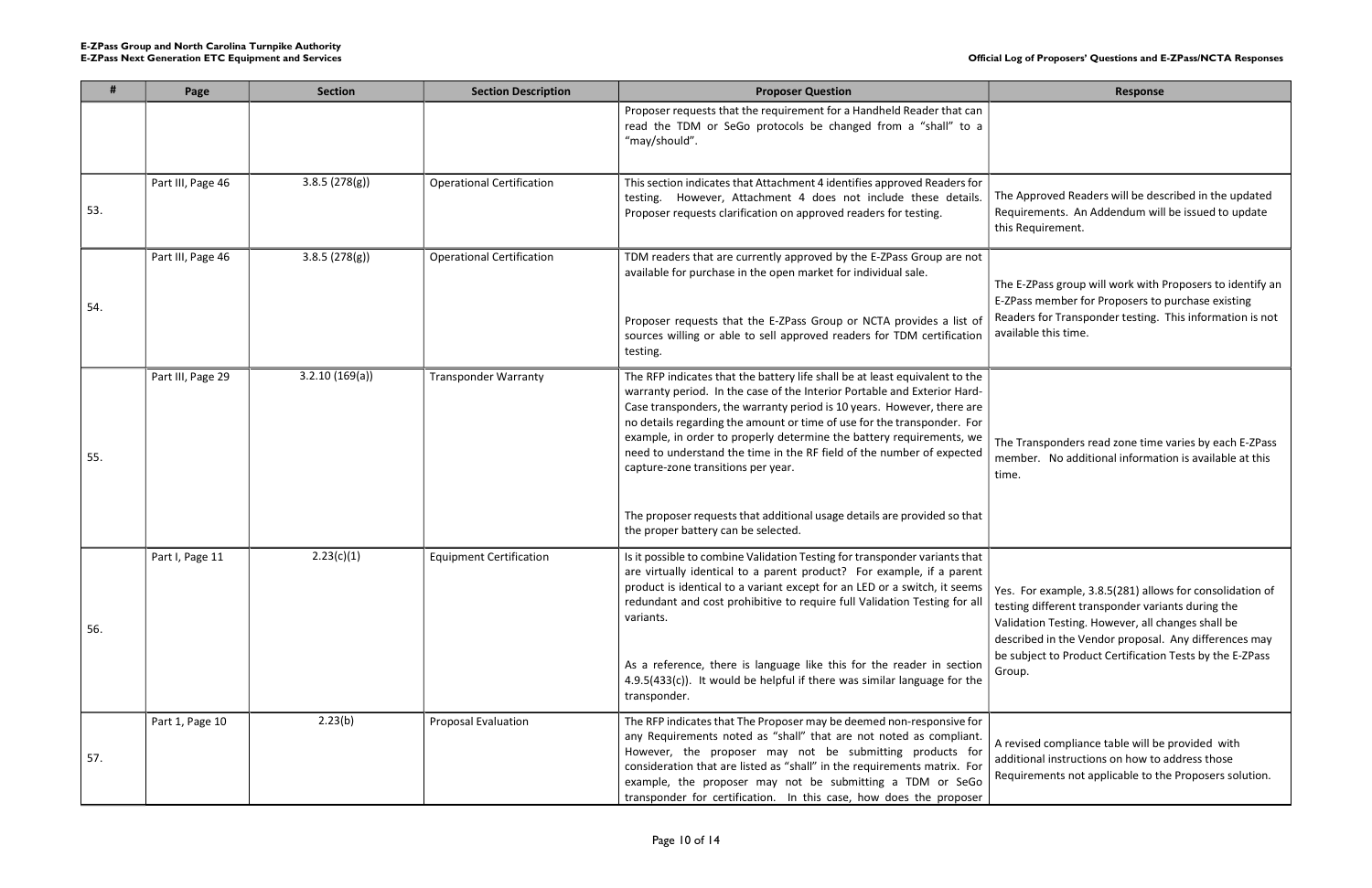|     | Page              | <b>Section</b>           | <b>Section Description</b>  | <b>Proposer Question</b>                                                                                                                                                                                    | <b>Response</b>                                                                                              |
|-----|-------------------|--------------------------|-----------------------------|-------------------------------------------------------------------------------------------------------------------------------------------------------------------------------------------------------------|--------------------------------------------------------------------------------------------------------------|
|     |                   |                          |                             | properly indicate in the requirements matrix that a particular product is<br>not being submitted?                                                                                                           |                                                                                                              |
|     | Part III, Page 29 | 3.2.10(169(a)), (170(a)) | <b>Transponder Warranty</b> | This section specifies that the transponder warranty shall include repair<br>or replacement for "any reason" during the warranty period.                                                                    |                                                                                                              |
| 58. |                   |                          |                             | The term "any reason" is very broad and implies an unlimited and<br>unconditional guarantee. For example, an end-user may damage the<br>transponder prior to installation causing it to not function.       | If the Vendor has any proposed clarificat<br>product warranty, the Proposer shall stat<br>Proposal response. |
|     |                   |                          |                             | The proposer requests that the term "any reason" is replaced with<br>standard warranty terms provided by the proposer.                                                                                      |                                                                                                              |
|     | Part III, Page 66 | 4.7(404(b))              | <b>Reader Warranty</b>      | This section specifies that the reader warranty shall include repair or<br>replacement for "any reason" during the warranty period.                                                                         |                                                                                                              |
| 59. |                   |                          |                             | The term "any reason" is very broad and implies an unlimited and<br>unconditional guarantee. For example, a vehicle could physically impact<br>the reader causing it to not function.                       | If the Vendor has any proposed clarificat<br>product warranty, the Proposer shall stat<br>Proposal response. |
|     |                   |                          |                             | The proposer requests that the term "any reason" is replaced with<br>standard warranty terms provided by the proposer.                                                                                      |                                                                                                              |
| 60. | Part III, Page 27 | 3.2.5.2(156)             | <b>Transponder Delivery</b> | This section indicates that liquidated damages are calculated based on<br>a percentage of the "retail value" of the product. Can you please clarify<br>the definition of the "retail value" of the product? | Retail Value is the proposer's contracted<br>for the specific fiscal year.                                   |
| 61. | Part III, Page 37 | 3.7.1(221)               | HandHeld Reader             | This section indicates that liquidated damages are calculated based on<br>a percentage of the "retail value" of the product. Can you please clarify<br>the definition of the "retail value" of the product? | Please refer to response in Question 60.                                                                     |
| 62. | Part III, Page 40 | 3.7.2(231)               | Transponder Programmer      | This section indicates that liquidated damages are calculated based on<br>a percentage of the "retail value" of the product. Can you please clarify<br>the definition of the "retail value" of the product? | Please refer to response in Question 60.                                                                     |

| <b>Response</b>                                                                                                                    |
|------------------------------------------------------------------------------------------------------------------------------------|
|                                                                                                                                    |
| If the Vendor has any proposed clarifications to its<br>product warranty, the Proposer shall state it in its<br>Proposal response. |
| If the Vendor has any proposed clarifications to its<br>product warranty, the Proposer shall state it in its<br>Proposal response. |
| Retail Value is the proposer's contracted product value<br>for the specific fiscal year.                                           |
| Please refer to response in Question 60.                                                                                           |
| Please refer to response in Question 60.                                                                                           |
|                                                                                                                                    |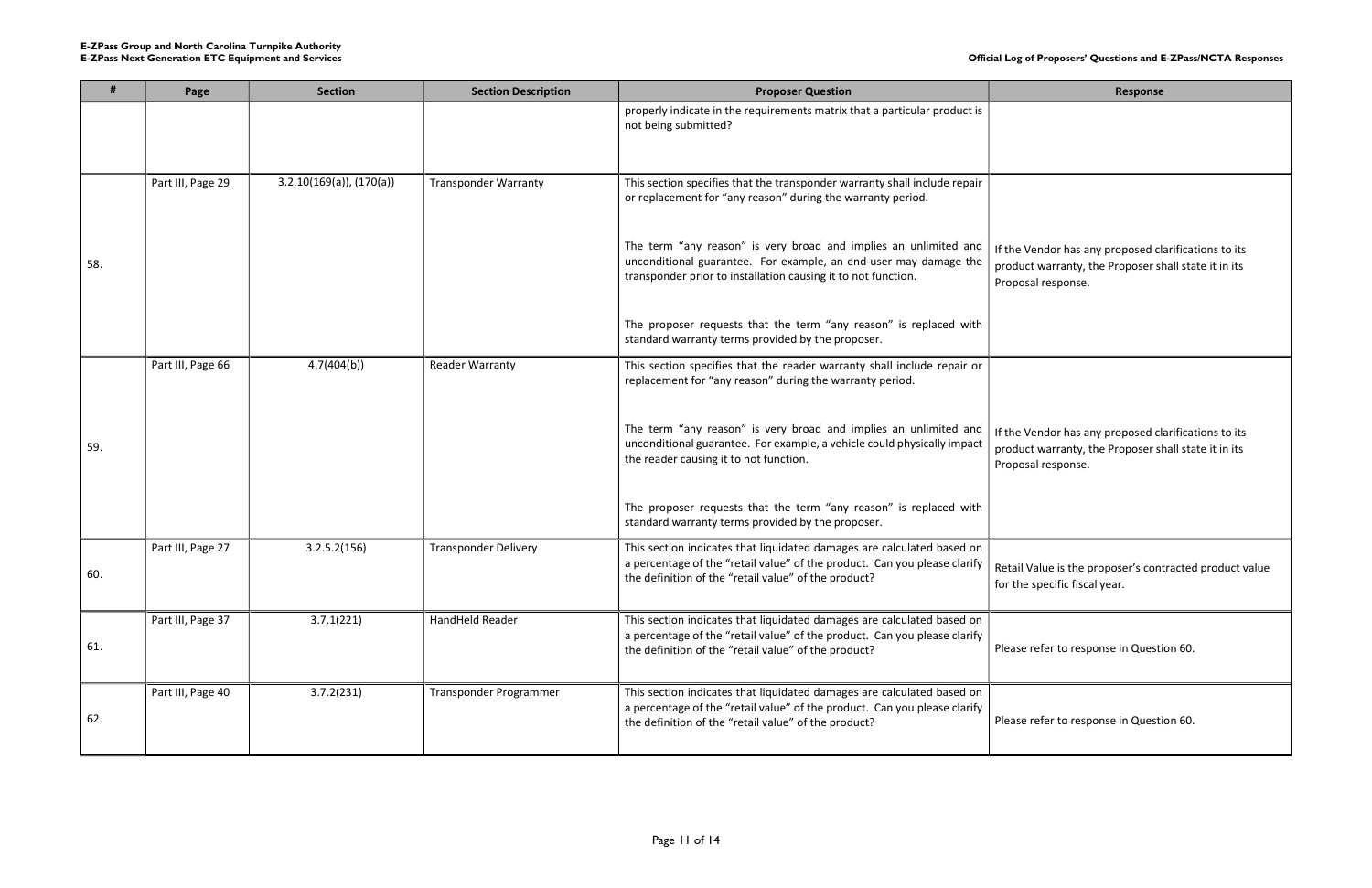| #   | Page               | <b>Section</b> | <b>Section Description</b>                   | <b>Proposer Question</b>                                                                                                                                                                                                                                                                                                                                                                                                                                                                                                                                                                                 | <b>Response</b>                                                                                                                                                                                    |
|-----|--------------------|----------------|----------------------------------------------|----------------------------------------------------------------------------------------------------------------------------------------------------------------------------------------------------------------------------------------------------------------------------------------------------------------------------------------------------------------------------------------------------------------------------------------------------------------------------------------------------------------------------------------------------------------------------------------------------------|----------------------------------------------------------------------------------------------------------------------------------------------------------------------------------------------------|
| 63. | Part III, Page 42  | 3.7.3(244)     | <b>Transponder Tester</b>                    | This section indicates that liquidated damages are calculated based on<br>a percentage of the "retail value" of the product. Can you please clarify<br>the definition of the "retail value" of the product?                                                                                                                                                                                                                                                                                                                                                                                              | Please refer to response in Question 60.                                                                                                                                                           |
| 64. | Part III, Page 42  | 3.7.5(250)     | Support Devices Warranty &<br>Maintenance    | This section indicates that liquidated damages are calculated based on<br>a percentage of the "retail value" of the product. Can you please clarify<br>the definition of the "retail value" of the product?                                                                                                                                                                                                                                                                                                                                                                                              | Please refer to response in Question 60.                                                                                                                                                           |
| 65. | Part III, Page 73  | 4.10(445)      | <b>Reader Orders and Delivery</b>            | This section indicates that liquidated damages are calculated based on<br>a percentage of the "retail value" of the product. Can you please clarify<br>the definition of the "retail value" of the product?                                                                                                                                                                                                                                                                                                                                                                                              | Please refer to response in Question 60.                                                                                                                                                           |
| 66. | Part III, Page 49  | 4.2.1(292)     | <b>Reader Functional Requirements</b>        | This section refers to a "Transponder Reporting Zone" and asks to<br>describe the relation of the "Transponder Reporting Zone" to the<br>"Capture Zone".<br>Can you please clarify the definition of the "Transponder Reporting<br>Zone" and how it is different than the "Capture Zone"?                                                                                                                                                                                                                                                                                                                | An Addendum will be issued to clarify th<br>the Transponder Reporting Zone and the                                                                                                                 |
| 67. | Part V, Page 25    | Article 4.01   | <b>Proprietary Rights</b>                    | Is it the intent of the E-ZPass Group to acquire intellectual property<br>rights to the Vendors pre-existing or evolving proprietary equipment,<br>designs, documentation, materials, etc.? Please clarify that existing and<br>evolving intellectual property developed by the vendor at its own<br>expense, and properly declared and annotated as such remain the<br>property of the Vendor.                                                                                                                                                                                                          | Regarding the first question, No.<br>Regarding the clarification, existing intell<br>developed by the vendor at its own expe<br>properly declared and annotated as such<br>property of the Vendor. |
| 68. | <b>EXHIBIT A-7</b> | Pages 66 - 357 | E-ZPass Group Member Terms and<br>Conditions | Please confirm that the terms and conditions for the various E-ZPass<br>Group Members are provided at this time for information only and that<br>the forms themselves are not to be completed as part of this initial<br>proposal.                                                                                                                                                                                                                                                                                                                                                                       | Yes. However, The Vendor shall comply v<br>provided and all Responsive Vendors mu<br>necessary forms for each E-ZPass membe<br>issuance of a Purchase Order.                                       |
| 69. | Part V, Page 58    | Article 8.08   | <b>Liquidated Damages</b>                    | This liquidated damages provision is extremely broadly written and does<br>not provide the extent or amounts or limits on the liquidated damages<br>that could/will be imposed for late delivery of equipment or services.<br>This wide-open wording imposes an unknown level of financial risk on a<br>vendor. Such risk would, by necessity, impact the pricing of equipment<br>and services offered. It is suggested that liquidated, if required, be<br>defined in a table showing a relationship between time and liquidated<br>damages amounts for unexcused delays and that liquidated damages be | No change will be made.                                                                                                                                                                            |

| <b>Response</b>                                                                                                                                                                                        |
|--------------------------------------------------------------------------------------------------------------------------------------------------------------------------------------------------------|
| Please refer to response in Question 60.                                                                                                                                                               |
| Please refer to response in Question 60.                                                                                                                                                               |
| Please refer to response in Question 60.                                                                                                                                                               |
| An Addendum will be issued to clarify the definitions of<br>the Transponder Reporting Zone and the Capture Zone.                                                                                       |
| Regarding the first question, No.                                                                                                                                                                      |
| Regarding the clarification, existing intellectual property<br>developed by the vendor at its own expense, and<br>properly declared and annotated as such remain the<br>property of the Vendor.        |
| Yes. However, The Vendor shall comply with all forms<br>provided and all Responsive Vendors must complete any<br>necessary forms for each E-ZPass member prior to the<br>issuance of a Purchase Order. |
| No change will be made.                                                                                                                                                                                |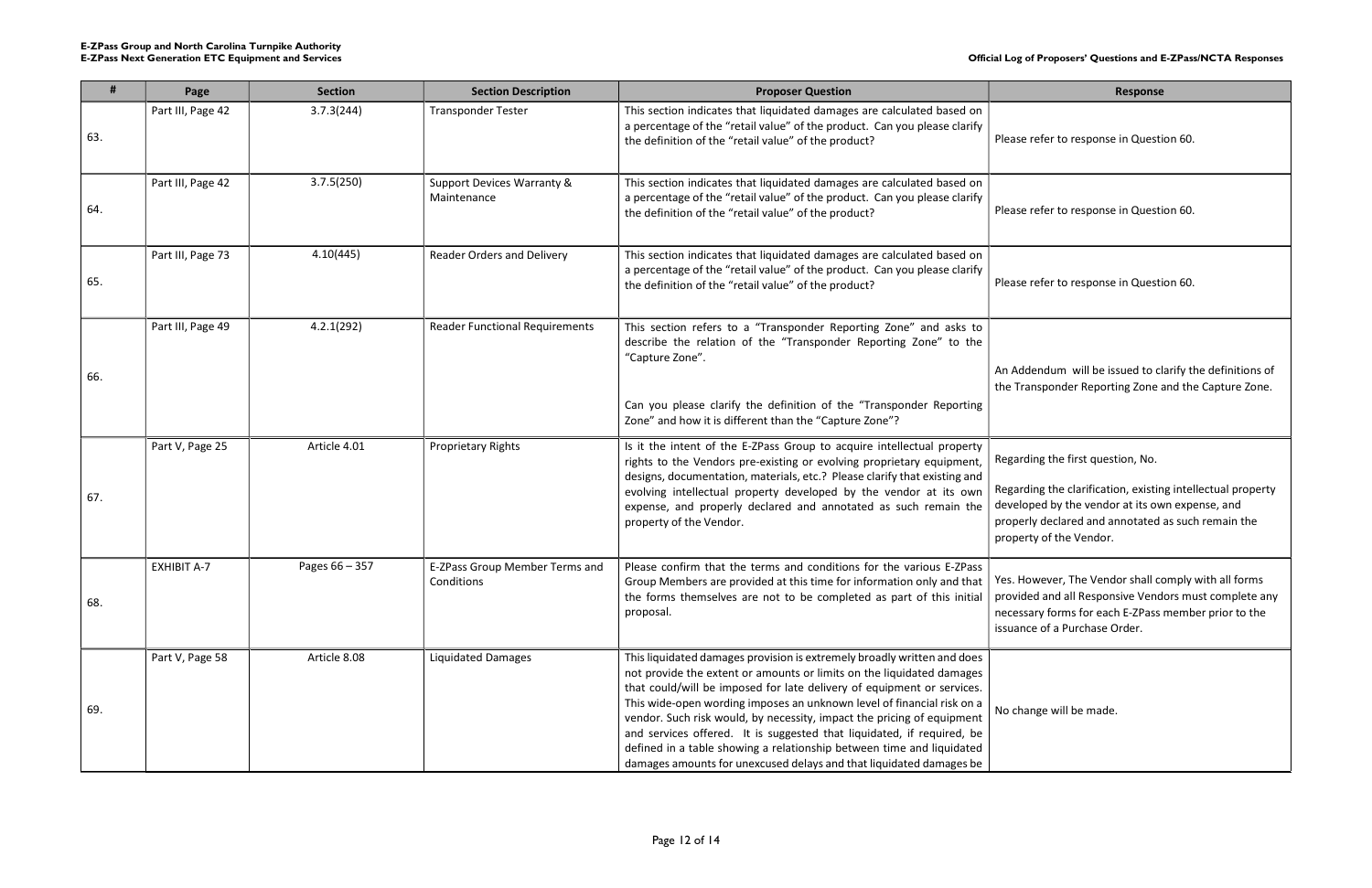|     | Page              | <b>Section</b> | <b>Section Description</b>     | <b>Proposer Question</b>                                                                                                                                                                                                                                                                                                                                                                                   | <b>Response</b>                                                                                                                                                                  |
|-----|-------------------|----------------|--------------------------------|------------------------------------------------------------------------------------------------------------------------------------------------------------------------------------------------------------------------------------------------------------------------------------------------------------------------------------------------------------------------------------------------------------|----------------------------------------------------------------------------------------------------------------------------------------------------------------------------------|
|     |                   |                |                                | limited to only be applicable when the delay creates an actual financial<br>impact on the E-ZPass member.                                                                                                                                                                                                                                                                                                  |                                                                                                                                                                                  |
|     |                   |                |                                | Alternatively, liquidated damages should be negotiated between the<br>vendor and E-ZPass member at the time of order.                                                                                                                                                                                                                                                                                      |                                                                                                                                                                                  |
| 70. | Part III, Page 57 | 4.4.2(339(c))  | Lane/Zone Controller Protocol  | This section talks about "Initialization/Reinitialization". Can you please<br>define these terms?                                                                                                                                                                                                                                                                                                          | The terms Initialization/reinitialization refer to<br>commands provided by a lane/zone controller t<br>or reset its services between the Reader and the<br>lane/zone controller. |
| 71. | Part III, Page 57 | 4.4.2(339(d))  | Lane/Zone Controller Protocol  | This section talks about "Startup/Shutdown". Can you please define<br>these terms? For example, does this mean the same thing as "Power<br>Up" or "Power Down"? If so, can you elaborate on this requirement?                                                                                                                                                                                              | Yes, this means the same as Power up or Power<br>There may be instances where it is a reboot/res<br>does not require complete power off cycle.                                   |
| 72. | Part III, Page 57 | 4.4.2(339(l))  | Lane/Zone Controller Protocol  | Proposer requests that this requirement is changed to permit solicited<br>or unsolicited heartbeat messages.                                                                                                                                                                                                                                                                                               | Yes. An Addendum will be issued to clarify this<br>requirement.                                                                                                                  |
| 73. | Part III, Page 62 | 4.6.1(373(i))  | <b>Operating Environment</b>   | The proposer requests that the maximum operating temperature range<br>is reduced from +165 F to 158 F.                                                                                                                                                                                                                                                                                                     | Please refer to response to Question 42.                                                                                                                                         |
| 74. | Part III, Page 66 | 4.6.6(403(f))  | Reliability                    | Proposer requests that the "Telcordia SR-332, Issue 4" MTBF calculation<br>method is permitted as an alternative to the "MIL-HDBK-217F"<br>calculation method for MTBF.                                                                                                                                                                                                                                    | Yes. An Addendum will be issued to clarify this<br>requirement.                                                                                                                  |
|     | Part III, Page 82 | 5.6(498(a))    | <b>Remote Support Services</b> | Maintaining the 24 hour a day, 7 days per week remote support service<br>described in this section is a significant effort. This seems like a<br>requirement for a large integrated system support contract as opposed<br>to a reader product contract.                                                                                                                                                    | Requirement 498. a states that remote support<br>available. Further clarification is provided that t                                                                             |
| 75. |                   |                |                                | For example, if an E-ZPass group member purchases a single reader, the<br>Vendor would be obliged to staff a 24/7 support line to support that<br>single reader sale. It seems unreasonable to mandate this level of<br>support at no additional cost. If this section is left as-is, the Vendor<br>would need to substantially increase the cost of the reader to fund the<br>remote support requirement. | remedy or action plan be provided within a 24-<br>period of the inquiry. Many E-ZPass Member sy<br>require 24-7 support. No change will be made t                                |

| <b>Response</b>                                                                                                                                                                                                                                                                         |
|-----------------------------------------------------------------------------------------------------------------------------------------------------------------------------------------------------------------------------------------------------------------------------------------|
|                                                                                                                                                                                                                                                                                         |
| The terms Initialization/reinitialization refer to<br>commands provided by a lane/zone controller to re-start<br>or reset its services between the Reader and the<br>lane/zone controller.                                                                                              |
| Yes, this means the same as Power up or Power Down.<br>There may be instances where it is a reboot/reset that<br>does not require complete power off cycle.                                                                                                                             |
| Yes. An Addendum will be issued to clarify this<br>requirement.                                                                                                                                                                                                                         |
| Please refer to response to Question 42.                                                                                                                                                                                                                                                |
| Yes. An Addendum will be issued to clarify this<br>requirement.                                                                                                                                                                                                                         |
| Requirement 498. a states that remote support shall be<br>available. Further clarification is provided that the<br>remedy or action plan be provided within a 24-hour<br>period of the inquiry. Many E-ZPass Member systems<br>require 24-7 support. No change will be made to the RFP. |